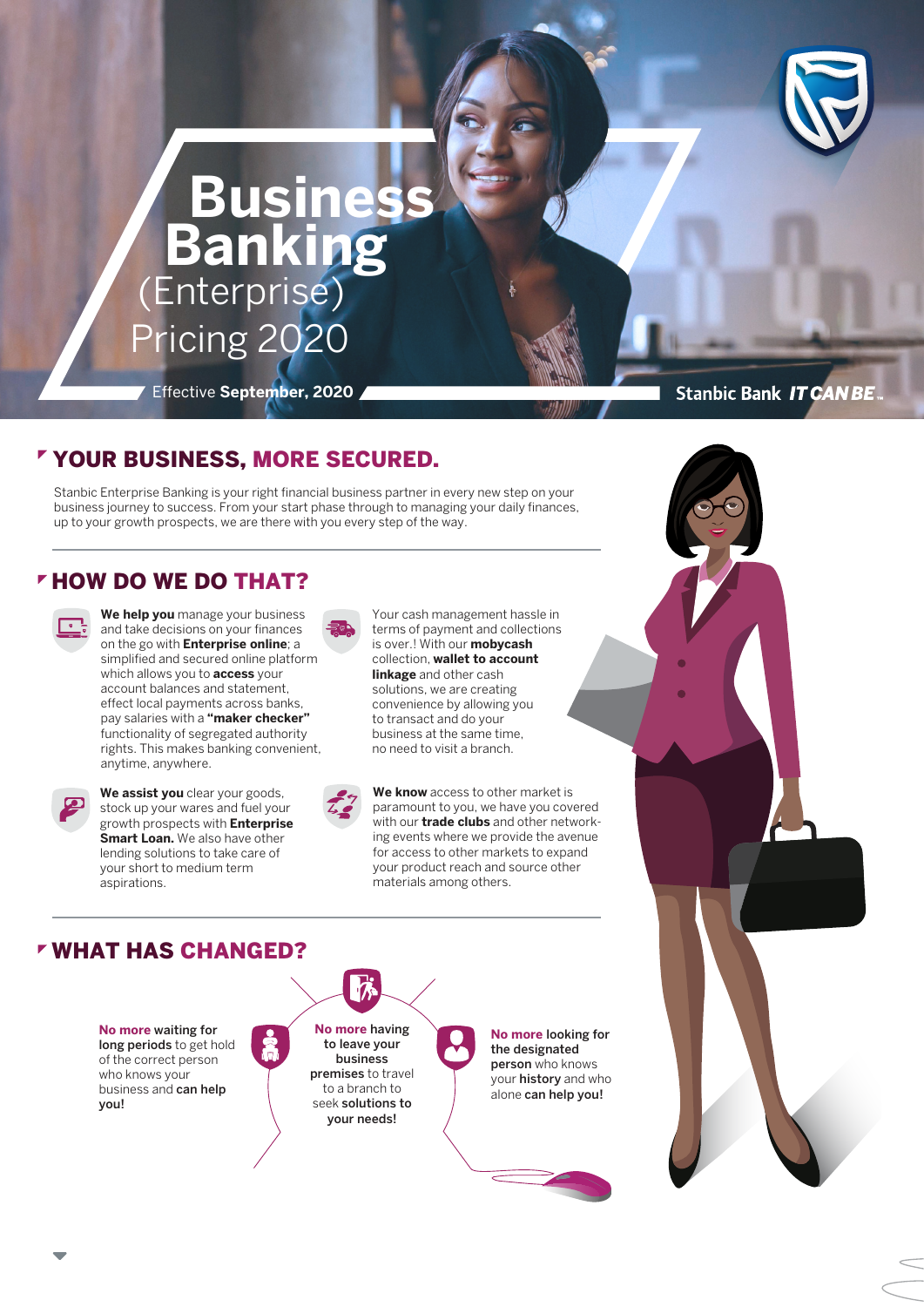- **Get detailed information** on your Business Current Account, including payment enquiries, deposits and balances.
- **Virtual banking is open until 7pm**  two hours after the branch closes. Deliberate conversation on how to partner to grow and manage your business.
- Find out about our solutions.
- Find out how to grow your business with our extensive lending product solutions.
- Process your loans and international transfers.

Bank your way,  **take control**

# Keeping cost down

- Using a Stanbic Bank ATM to make a cash withdrawal is cheaper than doing it over the counter in a branch.
- Using internet banking to initiate transfers is cheaper than doing it over the counter in a branch.
- Always have enough money in your account to coveryour standing and debit orders. You may have to pay a fee if there is not enough money in your account, and transactions could be unpaid.
- Ensure that you have enough money to meet regular payments like loan repayments and debit orders.
- Keep your Stanbic Bank card in a safe place to avoid paying for replacements.

| <b>Transaction Type</b>                               |                                                              |
|-------------------------------------------------------|--------------------------------------------------------------|
| <b>Current Account</b>                                |                                                              |
| Minimum Opening Amount                                | GH¢200                                                       |
| Minimum Operating Balance                             | N/A                                                          |
| Transaction per month                                 | Unlimited                                                    |
| Service Fee (Flat) per month                          | GH¢62                                                        |
| Cash/cheque pick-up fee                               | $GH¢50$ (when cash pick is below the threshold of $GH¢20K$ ) |
| <b>Cheques</b>                                        |                                                              |
| Cheque book (100 pages)                               | GH¢50                                                        |
| Returned cheques in-house (post-dated)                | Free                                                         |
| Counter cheques                                       | GHc15                                                        |
| Returned cheques (no funds)                           | N/A                                                          |
| Returned cheques in-house(other reasons)              | GH¢60                                                        |
| <b>Special Clearing</b>                               | GH¢60                                                        |
| Stop Cheque/Payment                                   | GH¢30                                                        |
| Cheque /voucher retrieval                             | GH¢30                                                        |
| <b>Bank Cheques Issued</b>                            |                                                              |
| To Stanbic Customer                                   | GHc15                                                        |
| Non Stanbic Customers                                 | GHc25                                                        |
| <b>Others</b>                                         |                                                              |
| Certification of Balance to Auditors                  | GH¢150                                                       |
| Guarantees/Bonds per quarter                          | 0.75%-1% min GH¢50                                           |
| Ghana Investment Promotion Centre (GIPC) confirmation | GH¢75                                                        |
| Loan/Overdraft/Letter of Credit/Bank Guarantees       |                                                              |
| Processing Fee                                        | 0.5%                                                         |
| Arrangement/Facility fee                              | 2%                                                           |
| Temporary Excess (TOD) arrangement fee                | 2%                                                           |
| Facility extension fees confirmation                  | 1%                                                           |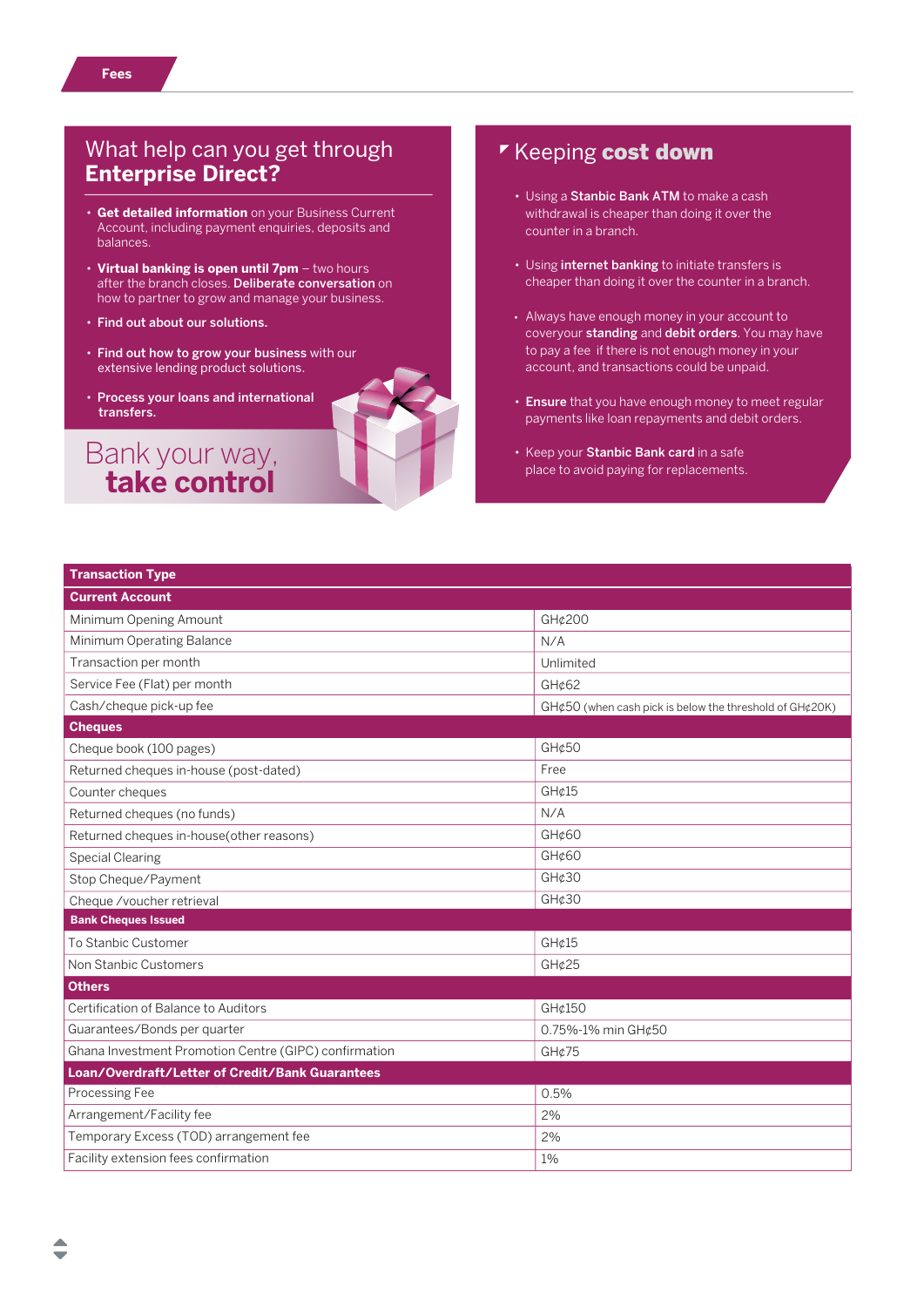| <b>ATM Transactions</b>                                     |                                |  |
|-------------------------------------------------------------|--------------------------------|--|
| <b>Cash Withdrawal</b>                                      |                                |  |
| At bank's own ATM                                           | Free                           |  |
| At other banks' ATM (Local)                                 | Min GH¢7.99 (0.65% of amount)  |  |
| At other banks' ATM (International)                         | Min GH¢15.99 (0.65% of amount) |  |
| Balance enquiry at Bank's own ATM                           | Free                           |  |
| Balance enquiry at other banks                              | GH¢3.99                        |  |
| Balance enquiry at other banks (International)              | GH¢3.99                        |  |
| Access Fee @ Stanbic ATM (International Customers)          | GH¢25.99                       |  |
| ATM Mini statement @ Stanbic ATMs                           | Free                           |  |
| <b>Debit Card</b>                                           |                                |  |
| <b>Business Debit Card</b>                                  | GH¢10                          |  |
| Non collection of ATM card (after 6 months)                 | N/A                            |  |
| Card Service fee/quarter                                    | GH¢15                          |  |
| Payment via POS terminal/Internet / E-Commerce              | Free                           |  |
| Optional Issuer Fee (OIF)                                   | 3.99% of the exchange rate     |  |
| <b>Reissue</b>                                              |                                |  |
| <b>Expired Card</b>                                         | Free                           |  |
| Forgotten PIN                                               | GH¢10                          |  |
| Damaged/Lost/Stolen Card                                    | GH¢10                          |  |
| <b>Statement</b>                                            |                                |  |
|                                                             |                                |  |
| Regular monthly statement                                   | Free                           |  |
| E-statement                                                 | Free                           |  |
| Statement For Visa Purposes (per page)                      | GH¢5                           |  |
| Adhoc request per page<br>GH¢5                              |                                |  |
| <b>Standing order</b><br>Setup                              | Free                           |  |
| Internal (monthly)                                          | Free                           |  |
| To Other Banks (monthly)                                    | GH¢5                           |  |
| Default-no funds                                            | Free                           |  |
| <b>Transfers</b>                                            |                                |  |
| Transfers to other banks - ACH                              | GH¢5                           |  |
| Receipts from other banks - ACH                             | GH¢2 max, GH¢150               |  |
| Salary processing into Stanbic account                      | Free                           |  |
| Salary processing (bulk)                                    | GH¢100                         |  |
| Swift-Local                                                 | GH¢60                          |  |
| Salary processing (manual)<br>GH¢6                          |                                |  |
| <b>Insurance</b>                                            |                                |  |
| Penalty: Refund Payment on Delayed insurance policy renewal | GH¢500                         |  |



We have a host of wealth management products and services through which you can manage and grow your wealth. Our financial planners will take the time to get to know you, your family and your business requirements and create a financial plan unique to your needs. Contact your Enterprise Banker or call us on **0303409210 / 0556760683 / 0556760686.**